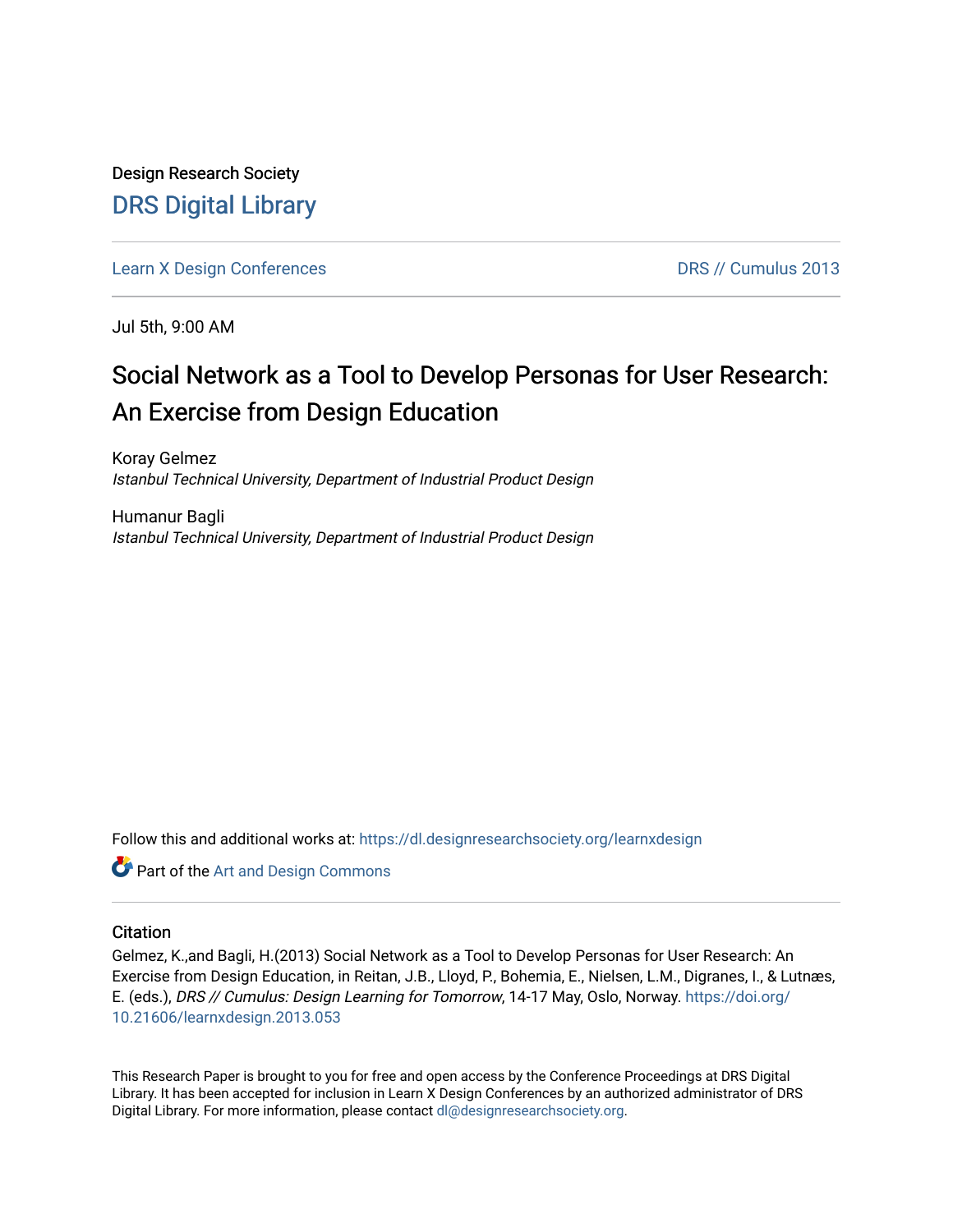DRS // CUMULUS 2013 2nd International Conference for Design Education Researchers Oslo, 14–17 May 2013



# **Social Network as a Tool to Develop Personas for User Research: An Exercise from Design Education**

Koray GELMEZ<sup>\*</sup> and Humanur BAGLI

 $\overline{a}$ 

Istanbul Technical University, Department of Industrial Product Design

*Abstract: This study focuses on a brand new type of user research as a part of a design project conducted in 2012 Summer School Project Studio in the Department of Industrial Product Design at Istanbul Technical University (ITU), Turkey. Students are required to get information from an open Facebook profile by concentrating on its demographics (age, gender, and nationality), descriptive attributes, mottos, likes, dislikes, hates, beliefs, activities, work attitudes, holiday attitudes, socializations and favourite objects etc. They are expected to propose some keywords and concepts to describe the persona after learning from the Facebook profile. By depending on these keywords, they are required to develop mood boards to summarize, abstract the data*  to generalize the persona to represent a real user group. This is supported by an *exercise in which students fill a fictitious shopping cart of the persona according to the so-called buying habits of him/her. Finally, they are expected to act as the persona they developed in a role playing session in couples to enliven the persona and enhance the degree of empathy. This paper benefits from persona forms, mood boards and video recordings and aims to question whether new sources of social network such as Facebook is helpful as new and progressive tools for design research and education.* 

*Keywords: Social network, User research, Persona, Design education.* 

<sup>\*</sup> Corresponding author: Department of Industrial Product Design | Istanbul Technical University | Turkey | email: koraygelmez@gmail.com

Copyright © 2013. Copyright in each paper on this conference proceedings is the property of the author(s). Permission is granted to reproduce copies of these works for purposes relevant to the above conference, provided that the author(s), source and copyright notice are included on each copy. For other uses, including extended quotation, please contact the author(s).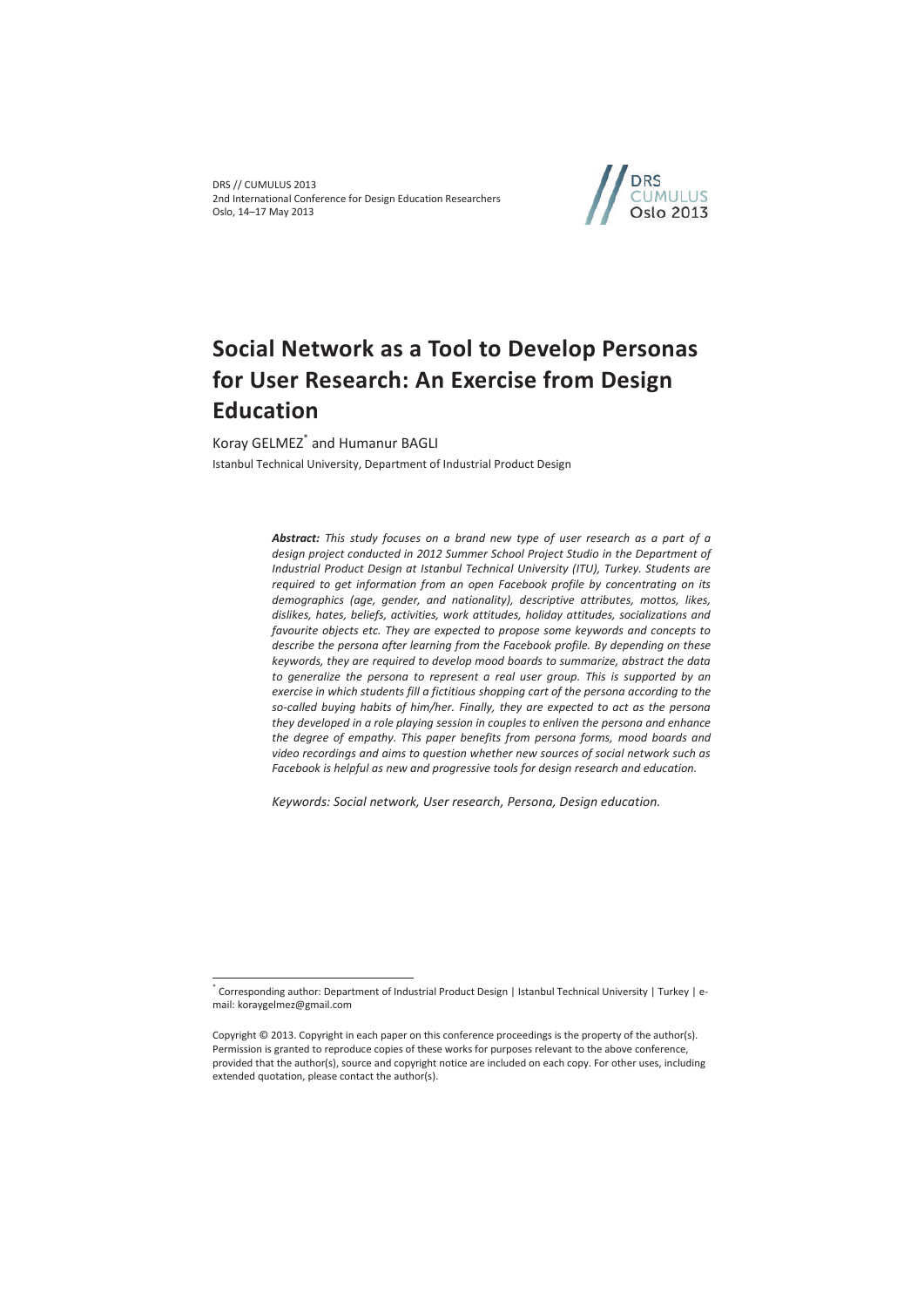# **Background**

### *Facebook*

In today's world, Facebook influences almost every single person's life. According to the recent statistics, there were 901 million monthly active users at the end of March 2012 (Facebook 2012a). Approximately more than 300 million photos uploaded to Facebook per day in the three months ended March 31, 2012.

According to the key facts on Facebook, "people use Facebook to stay connected with friends and family, to discover what's going on in the world, and to share and express what matters to them" (Facebook 2012a).

Socialbakers.com declares that in Turkey there are 30.771.500 Facebook users, which makes it  $6<sup>th</sup>$  in the ranking of all over the world (Socialbakers 2012). About 9 users of 10 internet users in Turkey have active Facebook account, which means that Facebook is fairly popular in Turkey.

Facebook offers a personal web page for the users, which includes a considerable amount of personal information such as birth date, e-mail address, hometown, demographics, hobbies, relationship status, favourite movies, music, books, online, activities etc. In addition to the profile pages, all users have a ''wall'', where they and their friends can leave messages or declarations. Therefore, Facebook can be considered as a platform where people try to reflect and emphasize their identities (Zhao et al. 2008, Smock 2010).

# *The issue of identity*

A self-identity is formed in a public interaction, including "identity announcement" and the "identity placement". While the former one refers to asserting an identity by the individual, the latter one is related to approving the individual's identity by others. The identity is founded when "coincidence of placements and announcements" is formed (Stone 1990, p. 143). It is "the process by which people convey to others that they are a certain kind of person or possess certain characteristics" (Leary 1996, p. 17).

Whereas people use their clothes, hair, language, belongings etc. in physical world as they are reflecting their identities, they are identified by their writings, and preferences in virtual world. Even though the virtual and physical worlds have similarities in the sense of social interaction, "the virtual world is much more selfcontrolled and self-constructed" (Estoisia et al. 2009). Moreover, self-presentation on social networking sites differs from physical interaction since people may "inspect, edit and revise" (Walther, Slovacek and Tidwell 2001, p. 109) themselves in virtual world.

## *Ethical issues*

In the context of this study, the use of personal data in Facebook is considered from the privacy and ethical points of view. According to legal terms in Facebook:

When you publish content or information using the Public setting, it means that you are allowing everyone, including people off of Facebook, to access and use that information, and to associate it with you (i.e., your name and profile picture) (Facebook 2012b).

Depending on this term, in the process of the project, personal data is used educational purposes only and it does not violate the agreement given by the rules of Facebook. Also, in the selection of the profiles, only the open profiles were selected to share in the class and in the paper. In addition, names and identifiers of the Facebook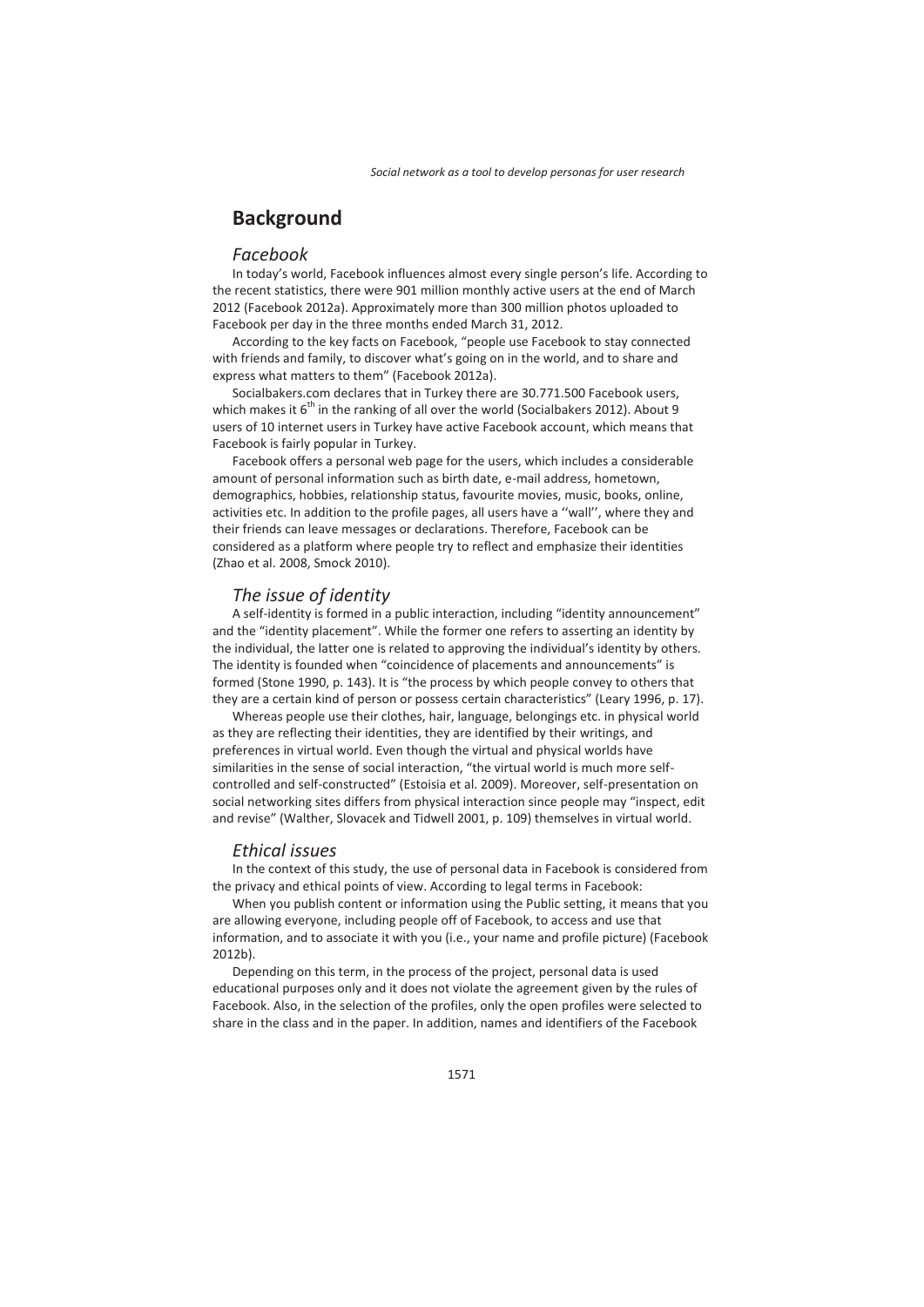profiles are not shared and the faces in the mood board examples are blurred in this study.

## *The method of persona development*

'Personas' are fictional characters first appeared as a tool in marketing, extensively examined in Alan Cooper's book "The Inmates are Running the Asylum" (Cooper 1999). It is defined as "hypothetical archetypes of actual users" (Cooper 1999, p. 158). Even though they are unreal, they have to be determined thoroughly and precisely. Cooper (1999) posits that designing a product for general users is problematic. Instead, designing for a single person has to be used while designing a product. In short, "the more specific we make our personas, the more effective they are as design tools" (Cooper 1999, p.163).

Personas are not only powerful tools for assisting designer to better understand the needs of the users, but they also make designers not to design selfishly and enhance communication between design and marketing processes.

Considering methods in creating persona, "photographs and considerable supporting information is provided for each of a handful of Personas used in a project." (Pruitt and Grudin, 2003, p.313). Likewise, Long (2009) suggests to use photographs instead of sketches and illustrated storyboards and scenarios. Another important issue in creating persona is to give the persona a name. According to Cooper (1999), a persona without a name is useless since a nameless persona will never be a concrete individual in anyone's mind. Moreover, Cooper (1999) gives clues on developing personas and making them more realistic by proposing:

To make each persona more real to everyone involved in the product creation, I like to put faces to the names and give each persona an image. I usually purchase, for a small fee, faces from stock photo libraries on the Web. Occasionally, I've used sketched caricatures. You can cut them out of magazines if you want. (p. 163).

Finally, as a design tool, "it is more important that a persona be precise than accurate" (Cooper 1999, p. 166). In other words, it is more crucial to describe the persona in a detailed way than in a correct way. According to Goodwin (2002), personas are depended mainly on ethnographic user data, where focusing on what users do is used rather than asking users what they want.

Goodwin (2008) suggests some keys as guidelines to enhance personas in his article titled "Perfecting your Personas":

1. A good persona description is not a list of tasks or duties; it's a narrative that describes the flow of someone's day, as well as their skills, attitudes, environment, and goals.

2. You should have only the minimum number of personas required to illustrate key goals and behavior patterns.

3. Your marketing and sales targets may not be your design targets

4. ... it's easy to focus too much on a persona's biography. Personal details can be the fun part, but if there are too many of them they just get in the way. To avoid this problem, focus first on the workflow and behavior patterns, goals, environment, and attitudes of the persona—the information that's critical for design—without adding any personality.

5. Each persona should have three or four important goals that help focus the design.

6. Personas must be specific to the design problem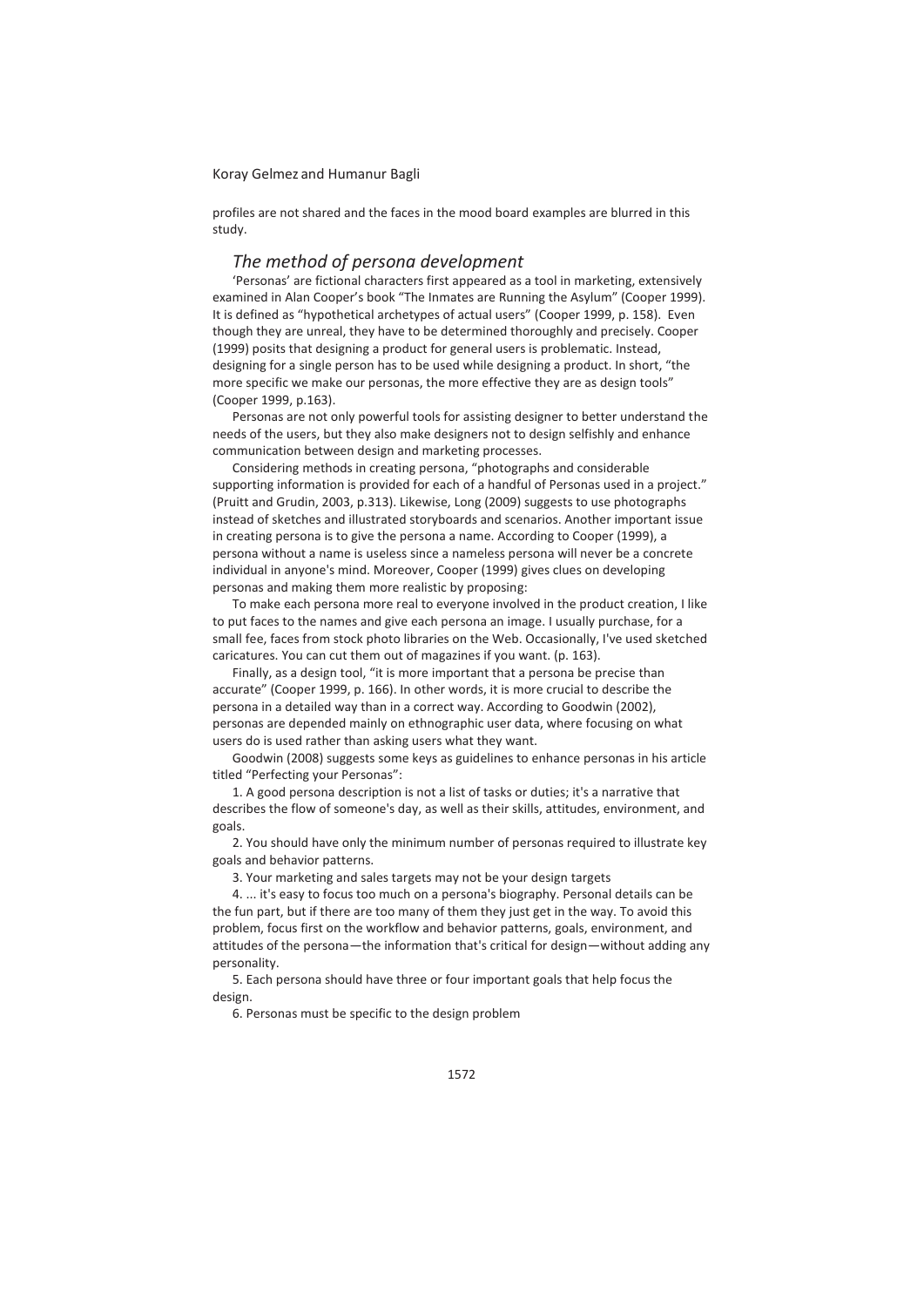The use of persona does not mean eliminating scenarios or any other methods related to product development. Instead, it is a basis on which to generate scenarios and data collection (Grudin and Pruitt 2002).

As opposed to the idea of using persona, Portigal (2008) asserts that the use of persona is dehumanizing. The personas he defines have senseless names, unrealistic photographs from photography sites, and characteristics based more on the product and sales goals of the development team than the reality of real users' lives. Therefore, according to him, the use of persona is artificial and superficial.

All these characteristics that determine the creation and life-cycle of persona have great parallels with the quality of the data presented in Facebook profiles. These can be summarized as:

- Both have a certain name
- Both show a "flow of someone's day, as well as their skills, attitudes, environment, and goals" (Goodwin 2008).
- It is easy to focus too much on a persona's biography. Personal details can be the fun part, but if there are too many of them they just get in the way. To avoid this problem, focus first on the workflow and behavior patterns, goals, environment, and attitudes of the persona—the information that's critical for design—without adding any personality (Goodwin 2008).

So all these kinds of biographical, demographical, personal, social and behavioral data needed for developing a persona are readily visible and readable in Facebook profiles. This reveals an easy-to-reach kind of information; however a deep-dive critical analysis of the profile is crucial to make decision on what kind of information, or -more correctly- "clues" extracted from the profile to be useful in design ideation, also to generalize the specific data peculiar to one person to represent a social group.

So, this is an initial examination or implementation of a process where the outcomes of the analysis of the Facebook profile connected to the creation of persona as a source for design, in the context of design education and design research.

# **An Exercise from design education**

Considerations on the potentials of developing a persona to use in design process connected to the profile information in Facebook resulted in an experimental project based on user research conducted in 2012 Summer School Project Studio in the Department of Industrial Product Design at Istanbul Technical University (ITU), Turkey.<sup>1</sup>

# *Description of the process*

The process of the project has 3 major phases; creating persona from Facebook profile, developing mood boards and role playing. After the implementation of the project, students fill out the course assessment form to get their opinions about the project. They are required to assess the project research phase by stating which part they like most, which part is the most beneficial for their education and the most boring (see Appendix 2).

#### CREATING PERSONA FROM FACEBOOK

The process starts with developing persona from an open Facebook profile especially, to meet the ethical standards for the research. Students are expected to fill

 $\overline{a}$ 

 $1$  The authors of this paper are also the tutors in the project.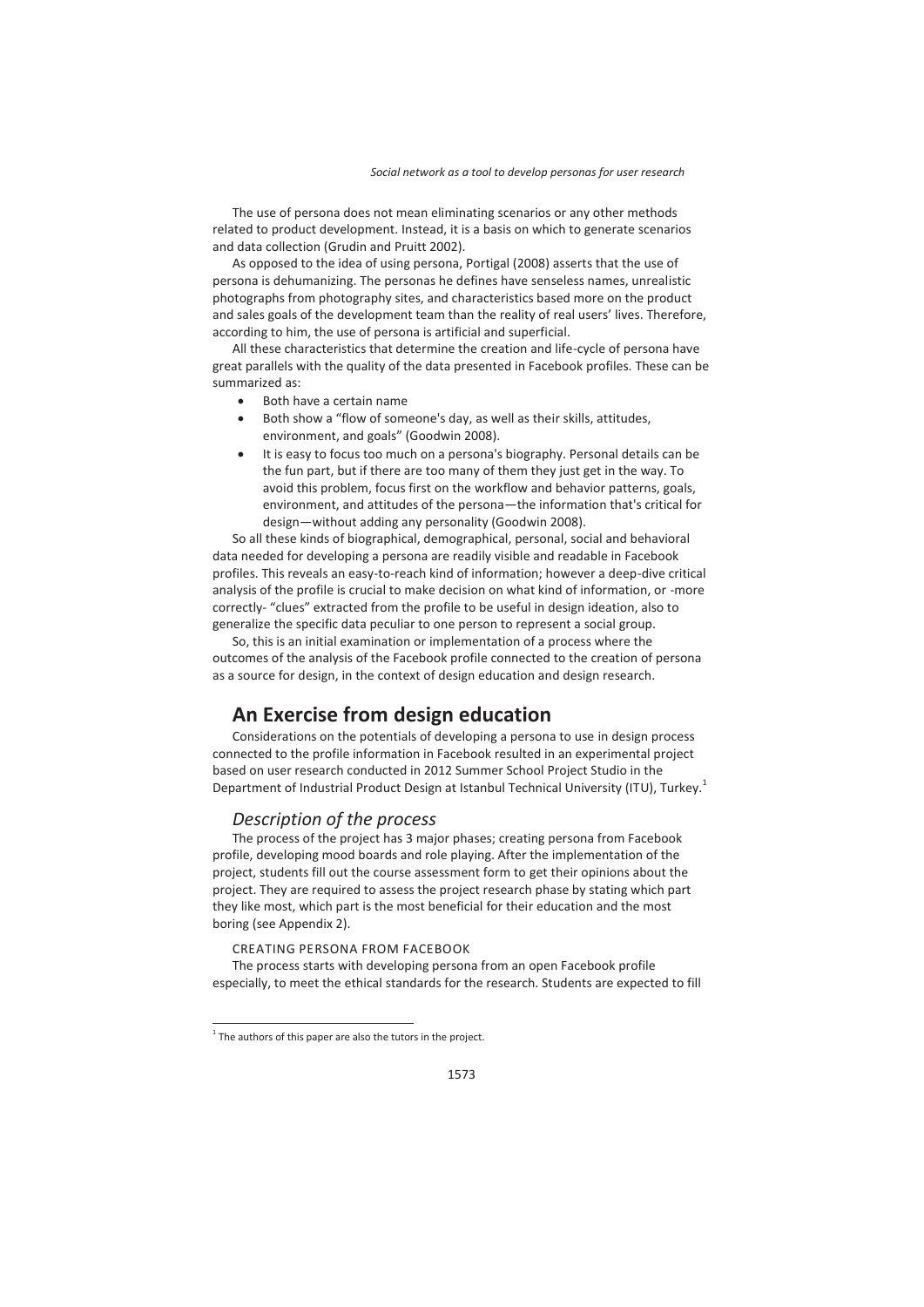persona form (see Appendix 1), depending on the written and visual data on the profile.

In the first section of the persona form, students are required to get information from a Facebook profile by focusing on its demographics (name, age, gender, nationality), descriptive attributes, mottos, likes, dislikes, hates, beliefs, activities, work attitudes, holiday attitudes, socializations and favourite objects etc. They are expected to propose some keywords and concepts to describe the persona after learning from the Facebook profile.

In the second section, students are required to prepare a fictional shopping list for the persona to specify and direct the research into design choices, also as an exercise to generalize the specific person as a part of a social group. This is a session of brain storming about the syntax of the objects he/she uses to start building up the persona. They have to suggest different products/services that will fit the persona's preferences and include product category, price, brand, technical specifications, source and photographs. They also explain why they choose this product for the persona. This is a process where the persona development is started, rather than just reporting what the Facebook profile contains.

Most of the students enjoyed choosing products for their personas. This made them to think on behalf of somebody else, have empathy and compose a conceptual product range for their personas. Their comments on preparing shopping list part support this:

"Shopping list is the most enjoyable part. It is really interesting experience to decide on behalf of different person."(D. Bektaş)

"When I was choosing products for my persona, I considered my persona's potential necessities, similar products that she owns at her home and the brands that she has liked on Facebook."(M. Alioğlu)

"I really enjoyed when I was preparing shopping list. Since my persona's budget was available, it was not difficult to shop for her. I felt like she was real."(Ö. Kenar)

#### DEVELOPING MOOD BOARDS

Mood board serves as "a powerful tool to communicate users' emotions, experiences, aspirations, and perceptions to designers" (McDonagh et al. 2002, p.236). Moreover, it makes designers to "communicate" and "express" themselves without being limited to words (McDonagh et al. 2002, p.236). In the light of these, by depending on the keywords that students generate during the first part, they are required to develop mood boards to summarize, visualize and abstract the data to specify and differentiate their personas.

It seems challenging for students to generate mood boards since an abstraction of data from Facebook profile is needed. However, most of them think that this part is beneficial in their process. Moreover, Garner and McDonagh-Philp (2001) state that mood boards are especially beneficial for students since their skills are in development phase. Similarly, most of the students agree with the benefits of this phase:

"This part was most beneficial. I think this part includes many details about all the process." (A. Varlık)

"Developing mood boards was very useful because there is a necessity for feeling the mood from a visual."(B. Akın)

"Mood board helped me to understand persona and facilitates to choose products for shopping list."(G. Altınçekiç)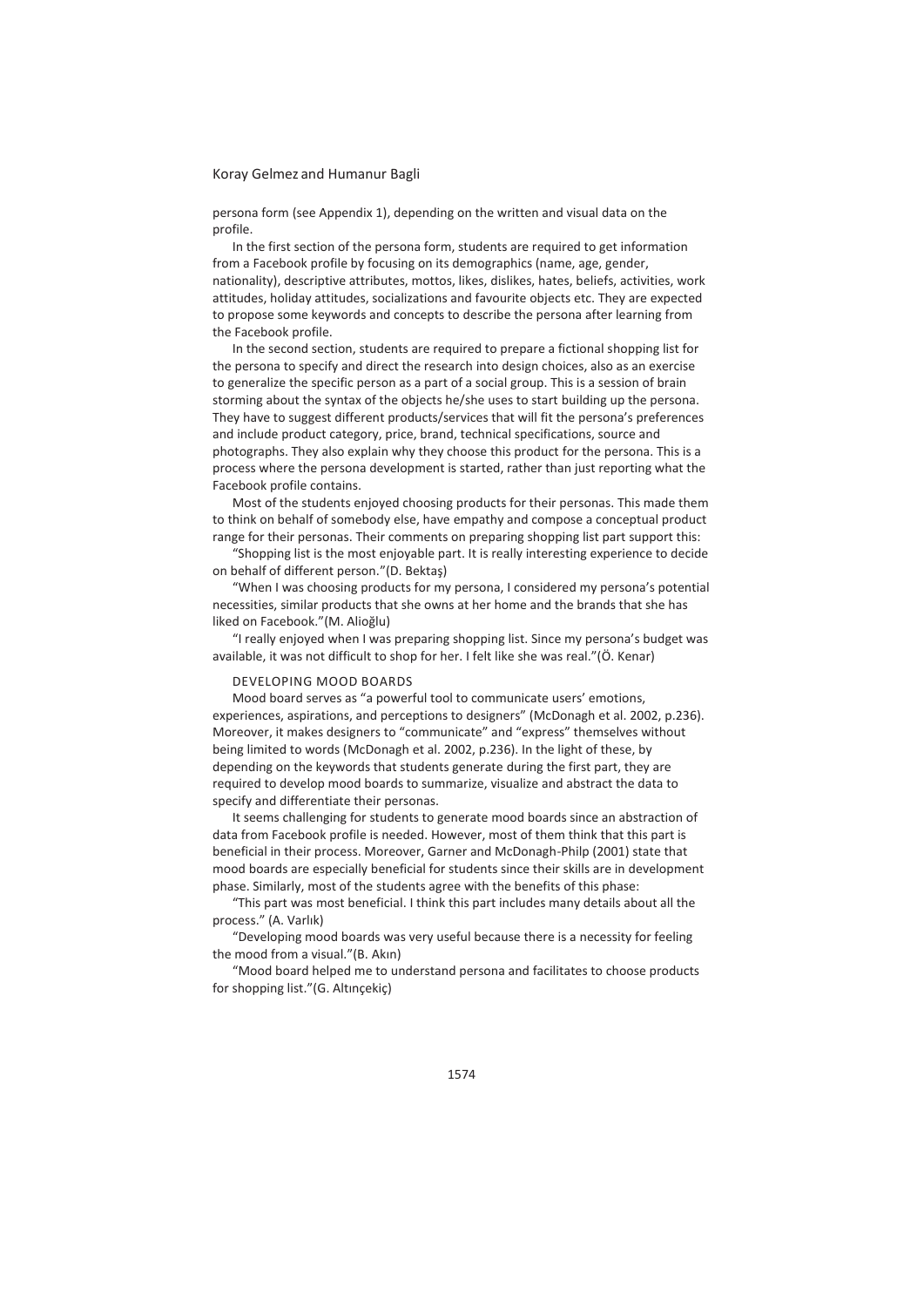#### *Social network as a tool to develop personas for user research*

However, the general standard of the mood boards was not so successful because the collage of the images was mostly the compilation of the images in the Facebook profile, rather than a brand new composition to further the analysis. It worked as a tool for summarizing the whole data collected, rather than as a helpful tool for analysis (Figure 1).



*Figure 1. Examples from mood boards – faces in the mood boards are blurred by the authors* 

#### DEVELOPING SCENARIOS AND ROLE PLAYING

To establish more empathy with the personas and to understand them thoroughly, students are expected to develop scenarios and role play according to their personas. For this part, they worked in pairs, create scenarios together and acted as if they were in their personas' place. They played a short performance together with their partners.

According to Carroll (1999), scenarios are stories, which have a setting, agents or actors and a plot or sequence of actions and events. Likewise, scenarios, which are stories about the personas using the future product or service, highlight additional needs. In the language of product development, these needs are expressed as requirements (Goodwin, 2009).

Scenarios can foster reflection during design process, they are tangible but changeable. They can be examined from multiple perspectives, abstracted and classified (Carroll, 1999).

For this part, it was apparently observed that students enjoyed while they were role playing according to their personas. For instance, one of the students expressed that *"I liked the role playing part most, because it makes me think and act as the persona"* (B. Akın). Moreover, spontaneity of this part increased the motivation of the students for the following parts of the project. In other words, they tried to act like their persona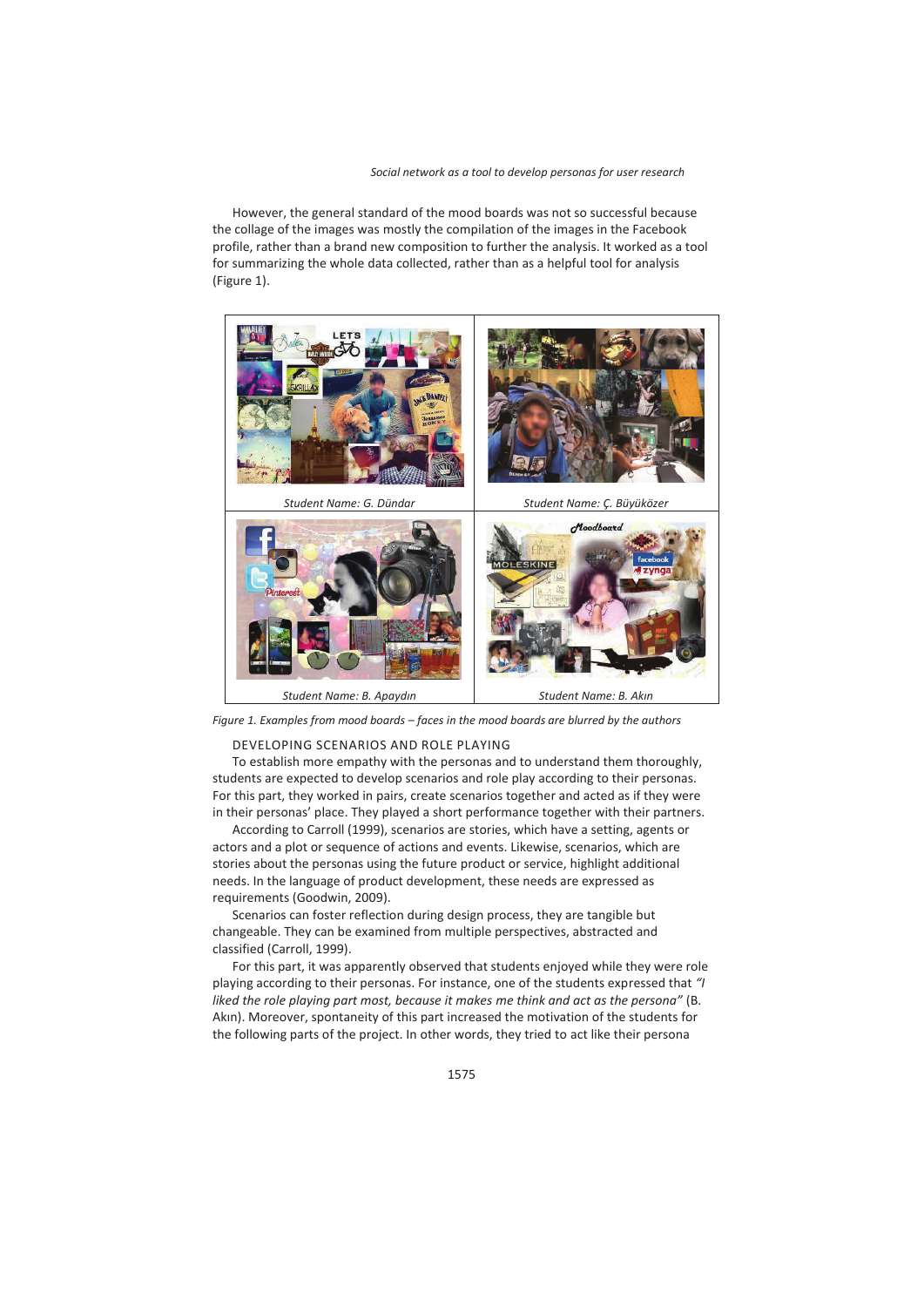and play with the persona they have while interacting with the other persona chosen randomly by the tutors.

It was also observed that this part was a positive crack for most of the students who could not integrate and involved into the project. As they associated themselves with the persona, they felt more eager to go on designing for the persona they developed. It was also a process that tutors and students turned back, referenced and acted to personas again and again in the following discussions and critiques (Figure 2).



*Figure 2. Stills from the role playing* 

In Figure 3, last stills from the role playing videos are seen to show how students had fun and then motivated from this part of the process.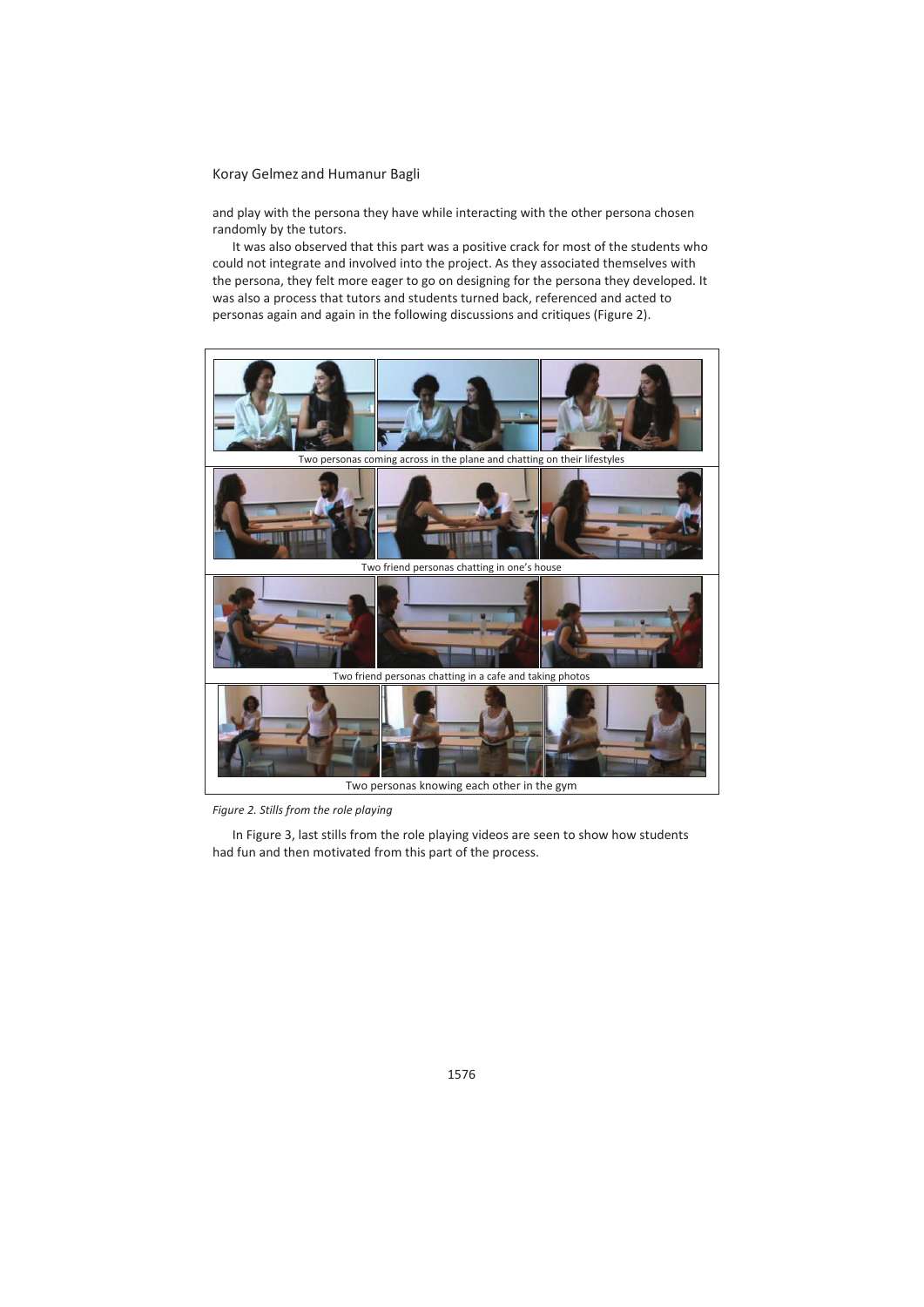



*Figure 3. Last stills from the role playing videos* 

# *Outcomes*

Even if this study seeks to focus on the method rather than the outcomes, some examples from the design ideations are presented in order to draw attention to advantageous parts and some drawbacks of the project, from the perspective of design.

First of all, almost all of the students had problems in design phase since they had difficulties to make analysis and reach derivations from their research outcomes to the end product. They preferred to use explicit design cues in their products, which made the end products immature and not refined. One of the reasons for this also was the limited time left for the ideation and finalization compared to the time for the research and analysis in the time plan.

For instance, one of the students (A. Varlık) used references from his persona's daily life and hobbies. Especially in this case, there was a significant gap between the student and his persona in terms of gender, age, socio-cultural situation and preferences. (The persona was a middle aged woman married with a prosperous husband with two children). Therefore, in the beginning of the project, he had difficulty in establishing empathy with the persona. Throughout the process, he managed to understand his persona thoroughly and reflected this to the product (Figure 4). He developed a pencil and brush box for his persona who is an amateur painter and likes ornamented, floral decoration.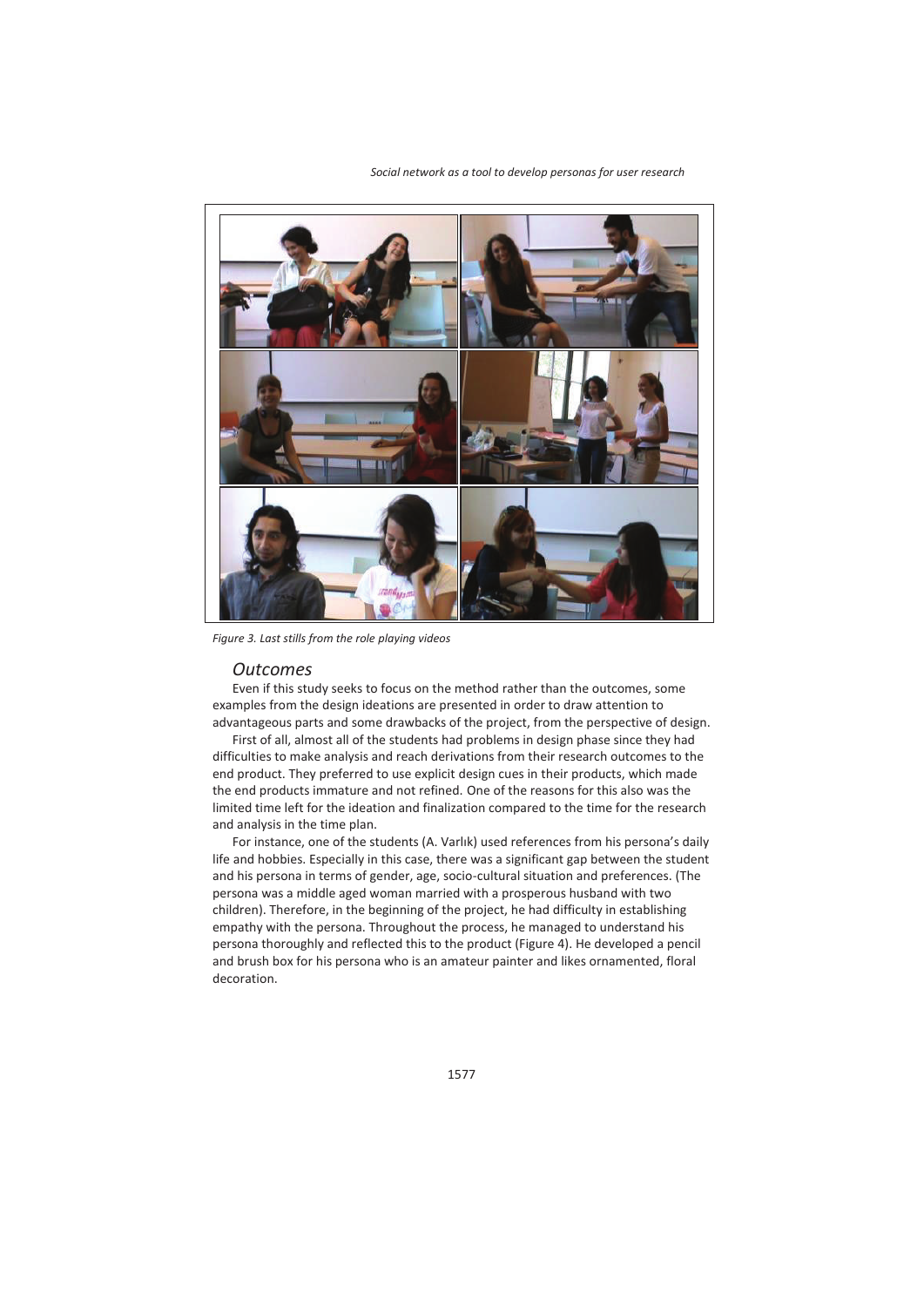

*Figure 4. A. Varlık's project – Pencil box* 

In another project, H. Şişman combined different information that she got from her persona. She used direct references of the character *Sponge Bob –which her persona likes to use its products-* in a functional way. Hence, the hallow parts in the product referring to the material and pattern of the character were used as storing units and the product used as a space separator. Together with the functional benefits, this product had a cosy style which the student thinks that it matched with the persona's lifestyle (Figure 5).



*Figure 5. H. Şişman's project – Partition wall* 

The last project is an example for using direct visual references about the persona. G. Altınçekiç developed a shelf for her persona by a direct resemblance to a soccer ball in her modules, because her persona was a big fan of soccer. It was somewhat similar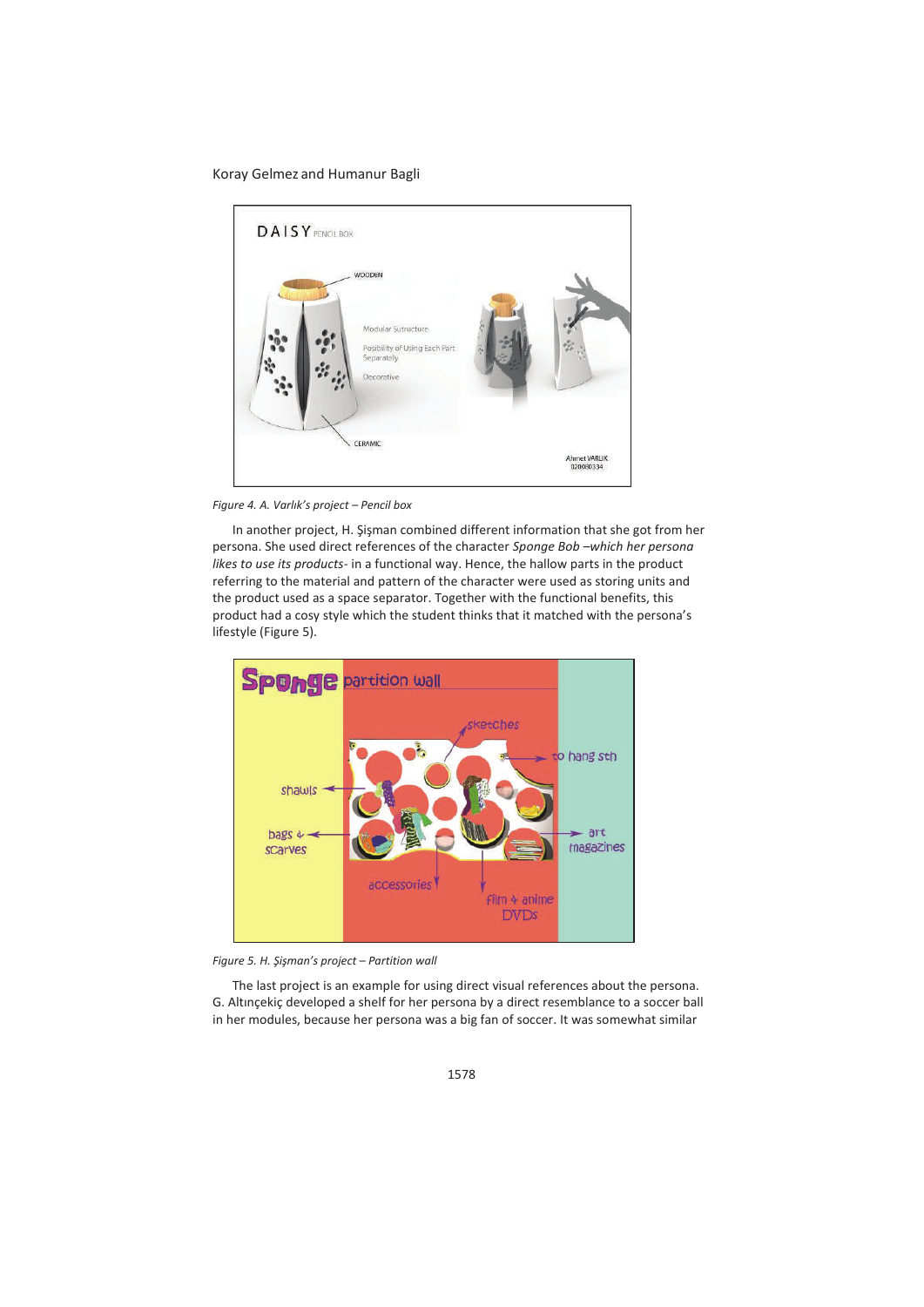to Sponge Bob project, but with less reference to the life style, rather only on the shape itself (Figure 6).

However, it was a one further step forward from another project stick to the use of bright colors just for her persona likes this. This kind of approach shows a rather shallow interpretation of the data, since it does not regard the persona as a holistic figure just by picking one aspect of the whole character.





This process can be regarded as a contribution to the design education in terms of generating specific and unique solutions for an intended user group. By the help of the unique process of the project, students could develop specifically designed products.

Whether or not there is a perfect match between the persona created and the product developed for that persona, the process was a good test of the combination of new methods. Also, the result of the product ideations was so original that, students state it was not possible to develop such concepts and products in another process.

The effect of drama, among other methods, was so clear and had a great impact on expression of the students as a person and as a designer. It was again seen that, interactive approaches are the best solution to warm up the hard processes.

# **Conclusion and Discussion**

In summary, in this project there were three main phases that was examined in previous sections; creating persona from Facebook profiles, developing mood boards and role playing. Facebook was used for data gathering that is necessary for creating personas. In the process of analysis, mood boards were prepared to abstract and generalize the data and share them with the class. Role playing was the final part where students acted like their personas and had a close association with them.

In the classical process of creating personas, conventional techniques are mostly used; interviews, surveys and other methods taken from ethnography. The use of the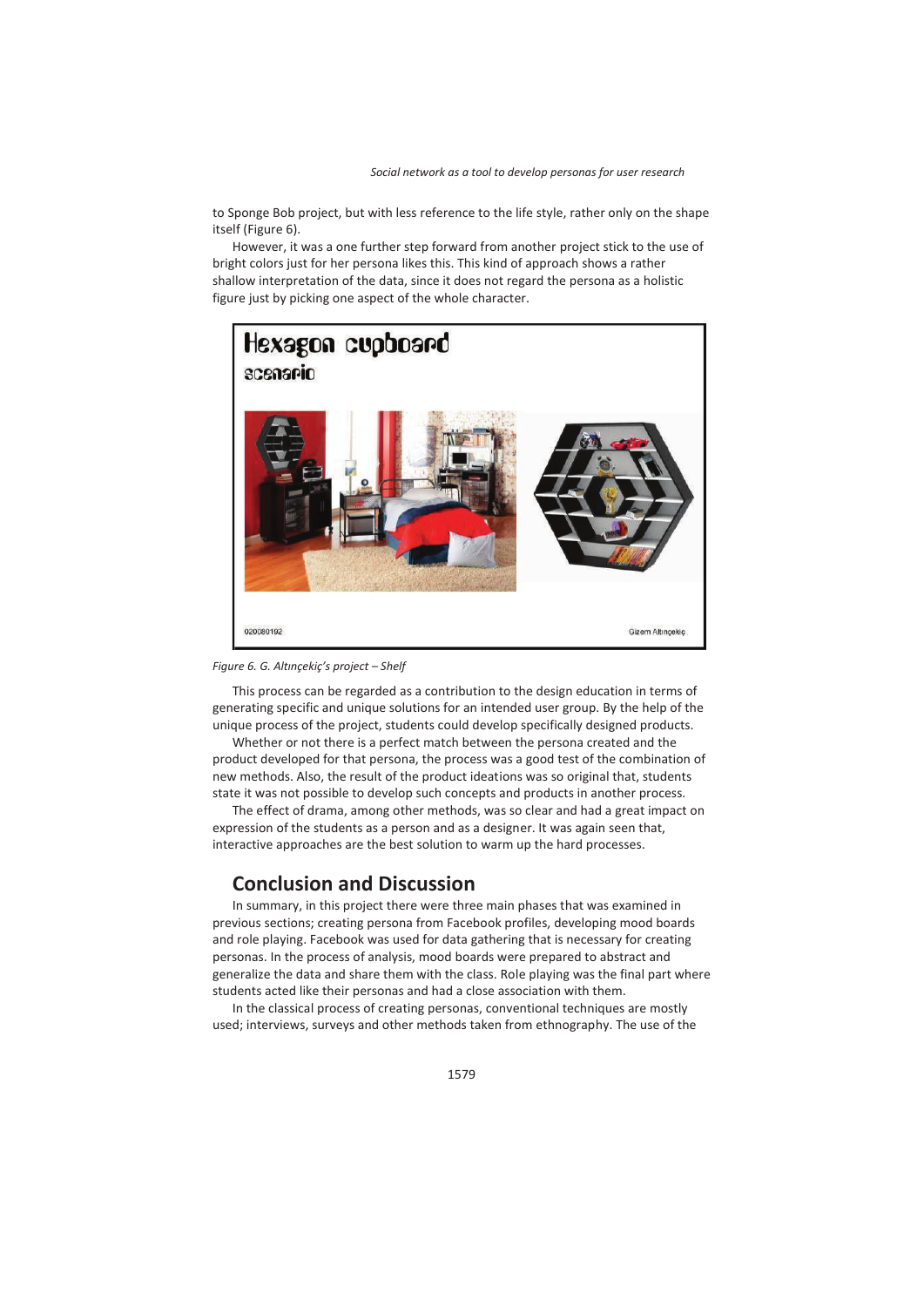data gained and analysed from Facebook, seems to be an original and fruitful source for designers. Rather than trying to find out data from the scratch, Facebook is a readymade source, however waiting to be analysed and made use of wisely. So the quality and the nature of the analysis become critical here, because the data gained and distilled should be suitable and well implemented both for the concept creation and ideation of a new product design.

This paper aims to explore the use of social network in the context of design education and design development in general. In this study, the research phase of the project was longer and more dominant; however, it is also possible to conduct a process with a more design focus, also with reflections from the persona him/herself.

The quotations from the students' reflections support the focus of the study as they learned more in terms of method rather than product development itself. One of the students states that:

"…It is both enjoyable and informative to get information from Facebook profile. Analyzing the photos, "likes", comments and "shares" makes me to develop ideas. Continuing with mood boards and developing personas teaches me new ways to get information."(Y. Avcı)

The use of new media as a design research source was also interesting for the students. One of the students declares that:

"This project contributes to my educational improvement, in which I developed a persona that I did not know before by using an online source."(Ö. Kenar)

It is also observed that, using social network for research is exciting and easy to motivate for the students because it became almost natural to perform this kind of research for especially young people, as a daily habit because it is the basic form of interaction in social media.

> *Acknowledgements: Thanks to our students who took Summer School Project Studio 2012 and participated in this project. We would also like to thank to our student Suhendan Eroglu for recording role playing session voluntarily.*

# **References**

Carroll, John M. 1999. "Five reasons for scenario-based design". Proceedings of the 32nd Hawaii International Conference on System Sciences . Interacting with Computers, 13, 1, 43-60.

Cooper, Alan. 1999. *The Inmates are Running the Asylum*. Macmillan.

Estoisia Renée, Pithia Neema, Rodriguez Claudia and Yu Teresa. 2009. "Identity Construction and Self-Representation on Facebook". Culture, Power, Cyberspace Blog. [cited July 15, 2012]. Available from

http://anthrocyber.blogspot.fi/2009/05/identity-construction-and-self.html Facebook, 2012a. *Newsroom, key facts*. [cited June 10, 2012]. Available from

- http://newsroom.fb.com/content/default.aspx?NewsAreaId=22
- Facebook, 2012b. *Statement of rights and responsibilities*. [cited June 15, 2012]. Available from http://www.facebook.com/legal/terms.
- Garner, Steve and McDonagh-Philp, Deana. 2001. "Problem interpretation and resolution via visual stimuli: The use of 'mood boards' in design education". *The Journal of Art and Design Education,* 20(1): 57-64.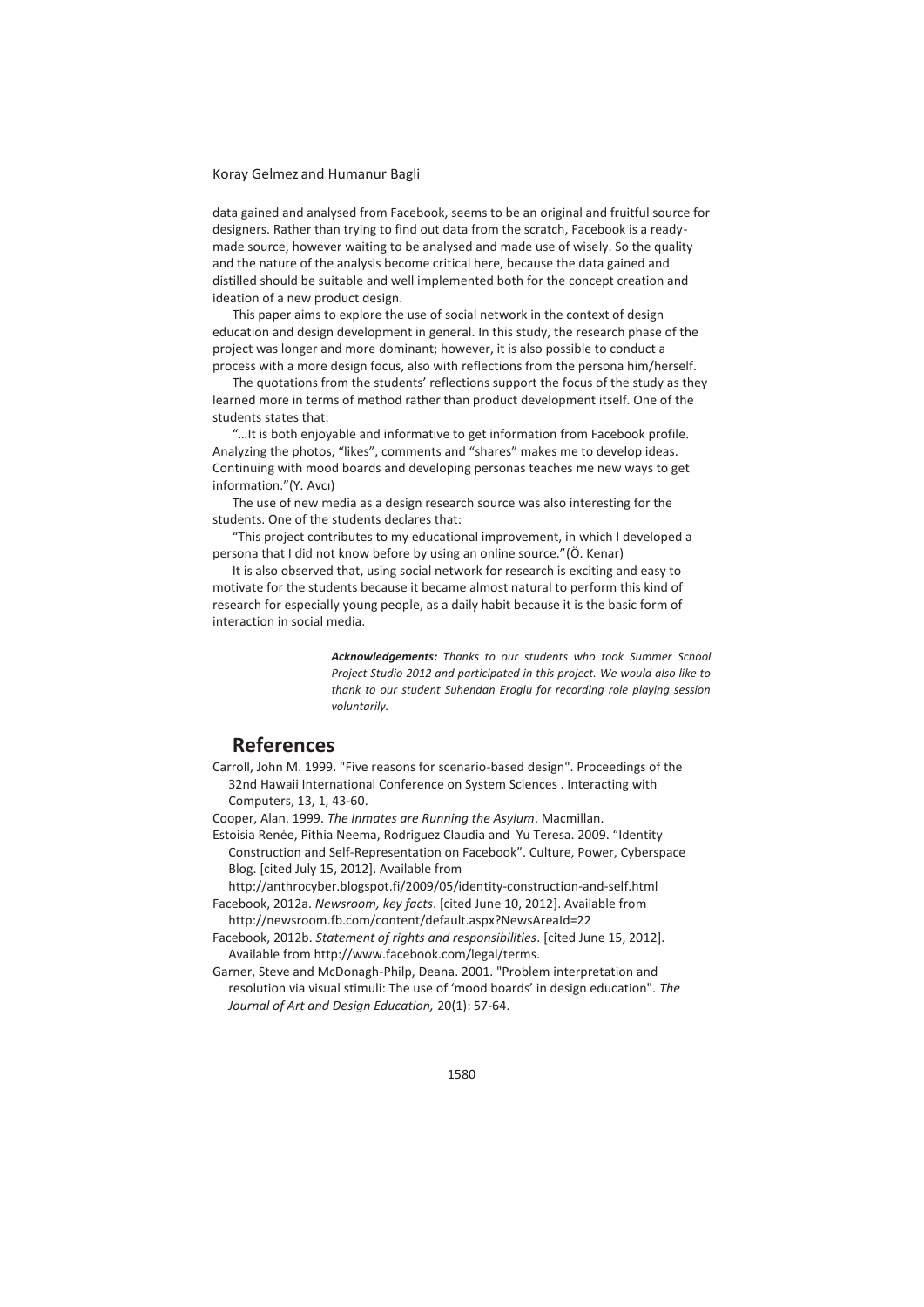Goodwin, Kim. 2002. "Getting from research to personas: Harnessing the power of data". Available from

http://www.cooper.com/journal/2002/11/getting\_from\_research\_to\_perso.html Goodwin, Kim. 2008. Perfecting your personas. Available from

http://www.cooper.com/journal/2001/08/perfecting\_your\_personas.html/

- Goodwin, Kim 2009. *Designing for the Digital Age: How to Create Human-Centered Products and Services.* Wiley.
- Grudin, Jonathan and Pruitt, John. 2002. "Personas, participatory design, and product development: An infrastructure for engagement". Proc. PDC 2002, 144-161. Available from http://research.microsoft.com/en-

us/um/people/jgrudin/publications/personas/pdc2002.pdf

- Leary, Mark R. 1996. *Self Presentation: Impression Management and Interpersonal Behaviour*. Westview Press.
- Long, Frank. 2009. "Real or Imaginary; The effectiveness of using personas in product design", Proceedings of the Irish Ergonomics Society Annual Conference, May 2009, pp1-10 Dublin.
- McDonagh, Deana, Bruseberg, Anne and Haslam Cheryl. 2002. "Visual evaluation: exploring users' emotional relationships with products". *Applied ergonomics: Human Factors in Technology and Society,* 33(3): 221-240.
- Portigal, Steve. 2008. Persona non grata. Available from http://www.portigal.com/wp/wp-content/uploads/2008/01/Portigal-Consulting-White-Paper-Persona-Non-Grata.pdf
- Pruitt, John and Grudin, Jonathan. 2003. "Personas: practice and theory". Proceedings of the 2003 conference on Designing for User Experiences, 1 - 15. ACM Press. Available from http://research.microsoft.com/en-

us/um/redmond/groups/coet/grudin/personas/old%20versions/pruitt-grudinold.pdf

- Smock, Andrew. 2010. "Self-Presentation on Facebook: Managing Content Created by the User and Others" (paper presented at the annual meeting of the International Communication Association, Suntec Singapore International Convention & Exhibition Centre, Suntec City, Singapore Online, June 21, 2010). [cited June 19, 2012]. Available from http://www.allacademic.com/meta/p405056\_index.html
- Socialbakers, 2012. *Turkey Facebook statistics.* [cited June 12, 2012]. Available from http://www.socialbakers.com/facebook-statistics/turkey
- Stone, Gregory P. 1990. *Appearance and the self: A slightly revised version*. In D. Brissett and C. Edgley (Eds.), Life As Theater: A Dramaturgical Sourcebook (Second edition, pp. 141–162). Transaction Publishers.
- Walther, Joseph B., Slovacek, Celeste L., and Tidwell, Lisa C. 2001. "Is a picture worth a thousand words? Photographic images in long-term and short-term computermediated communication". *Communication Research.* 28 (1), 105-134.
- Zhao, Shanyang, Grasmuck, Sherri and Martin, Jason. 2008. "Identity construction on Facebook: Digital empowerment in anchored relationships". *Computers in Human Behavior.* 24(5) :1816-1836.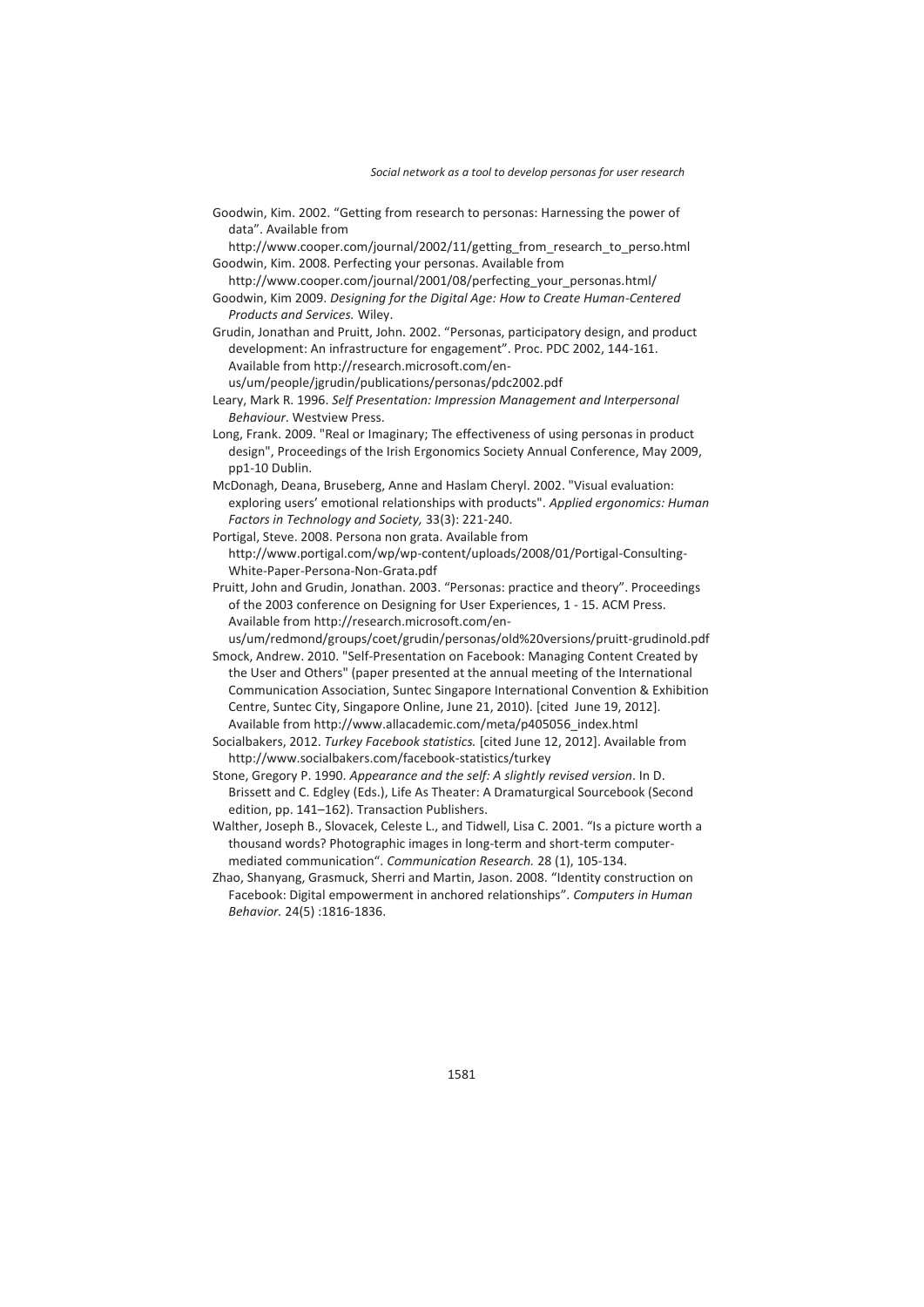### **Appendix 1.**

Summer School 2012 – Studio Class Date: Student Name: Student ID: Student ID: Student ID:

Demographics (Name, Age, Gender, Nationality etc.): Descriptive attributes: Mottos: Likes: Dislikes/Hates: Beliefs: Activities: How to spend a day: Work attitudes: Holiday attitudes: Socializations: Favorite objects: Fanatisms: Keywords:

#### **Selected Photographs from his/her Facebook profile**

| Description | Photograph |
|-------------|------------|
|             |            |
|             |            |
|             |            |
|             |            |
|             |            |
|             |            |
|             |            |

#### **Shopping List**

| <b>Product Description</b>          | <b>Photographs of the Product</b> |
|-------------------------------------|-----------------------------------|
| <b>Product Category:</b>            |                                   |
| Price:                              |                                   |
| Brand:                              |                                   |
| <b>Technical Specifications:</b>    |                                   |
| Source:                             |                                   |
| What makes you choose this product? |                                   |
| <b>Product Category:</b>            |                                   |
| Price:                              |                                   |
| Brand:                              |                                   |
| <b>Technical Specifications:</b>    |                                   |
| Source:                             |                                   |
| What makes you choose this product? |                                   |
| <b>Product Category:</b>            |                                   |
| Price:                              |                                   |
| Brand:                              |                                   |
| <b>Technical Specifications:</b>    |                                   |
| Source:                             |                                   |
| What makes you choose this product? |                                   |